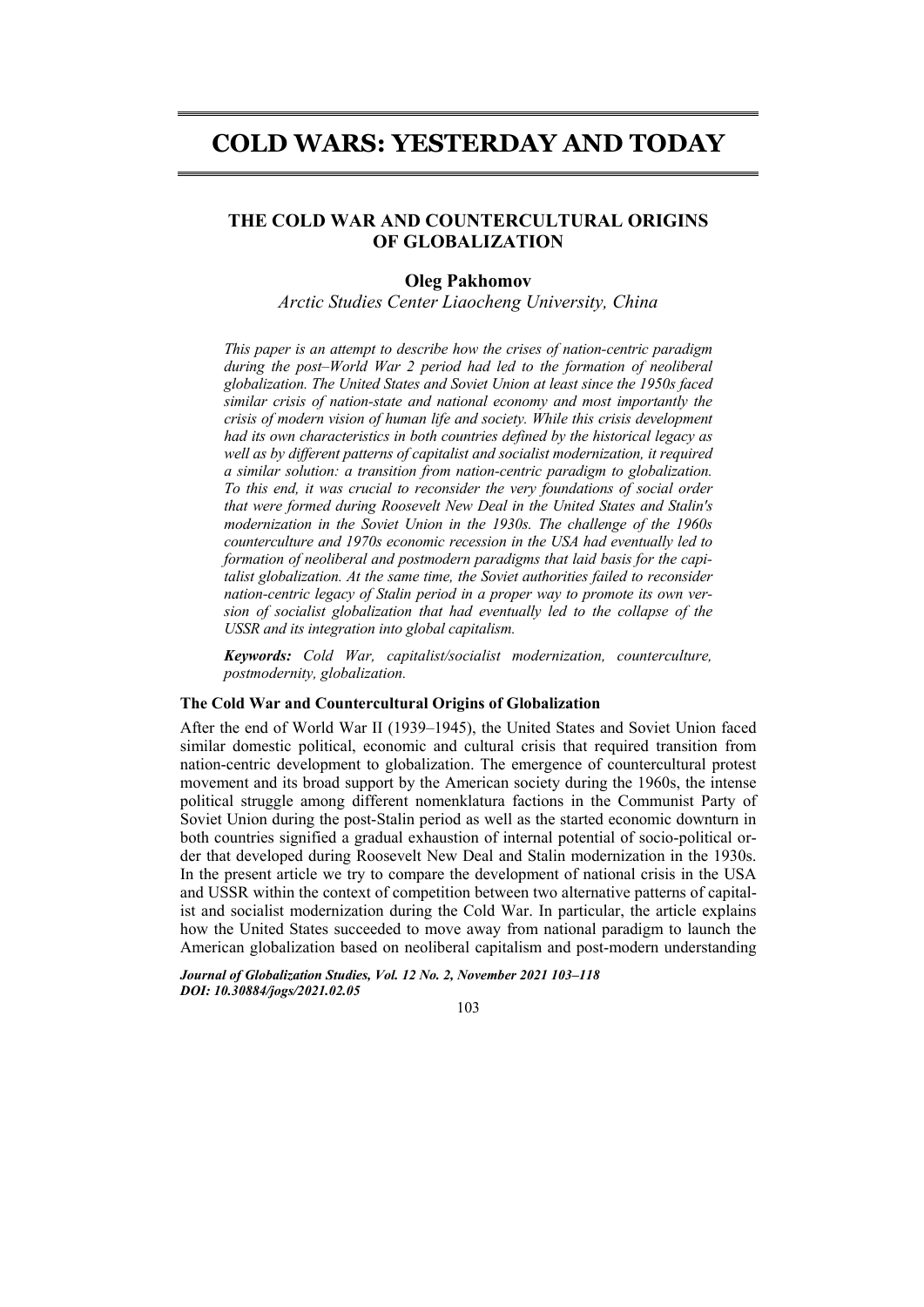of human and social life. Meanwhile, the Soviet Union would never go beyond Stalin paradigm of nation-state and thus missed historical opportunity to promote its own version of socialist globalization.

### **The Crisis of 'Roosevelt New Order' in the United States**

On August 15, 1969 nearly half million young people gathered in Bethel, State of New York, to participate in rock festival 'Three Days of Peace and Music' also known as Woodstock-1969. It was not only an important event in the history of music, that later became one of the symbols of social movements of the 1960s, but most of all, Woodstock-1969 was a landmark event that marked a transition from modernity to postmodernity. In spite of the fact that two world wars of the twentieth century had already undermined the faith in progress, the Western society remained within paradigm of modernity except for a small social segment of another 'lost generation,' namely, intellectuals or artists. The counterculture of the 1960s was the culmination of a growing contradiction between increasing social expectations and disappointments in the core values of modern understanding of human and society within a nation-state. During 1960s, these disappointments as well as formation of new expectations relied on a wide social support and on a new economic basis that defined the transition of quantity to quality. Besides, the crucial importance of American counterculture for the formation and spread of the new worldview lies in the fact that May-68 in France, another major anti-establishment civil unrest of the 1960s, could not rely on sufficient political, economic and social resources to produce qualitative change in development of the Western societies.

After World War II, the legitimacy of the American political system largely depended on the government's abilities to provide economic and political stability within national boundaries. In this period, the economic policies in Western Europe and the United States relied on the perception that stability may be achieved through restraining free market mechanisms and free flow of capital because they could inevitably increase the competition which in the context of postwar devastations would lead to social and political instability (Keynes 1979: 52–53). Specifically, the central strategy of governments was development of national economies that relied mainly on domestic investment as the prime source of growth. This allowed providing full employment and preventing new Great Depression as well as intercepting the threat of communism and fascism in the Western countries (Brands 1994: 3–30). In the United States, this paradigm emerged in the 1930s as a system of governmental policies to cope with economic crisis during the Great Depression, known as Roosevelt's New Deal. The core of this system was social consensus that all conflicts between capital and labor should be resolved within the framework of trade unions where federal government was the supreme arbitrator that guaranteed implementation of agreed arrangements as well as social welfare programs (Cohen 2008: 251–290).

However, the economic stability created favorable environment for growing social needs that could not be satisfied within the framework of the New Deal. The growing income of households, abundance of consumer goods and construction of affordable housing as well as consumerism of the American mass culture led to growing individualized needs that came into contradiction with collectivists system of social values (Brode 2004: 88–91). They restricted opportunities to satisfy individualized needs which started to form the ethics of American households and labor ethics of American corporations and mass production (Marcuse 1955: 78–105). Affordable high education trained large amounts of young specialists with high expectations but limited opportunities of upward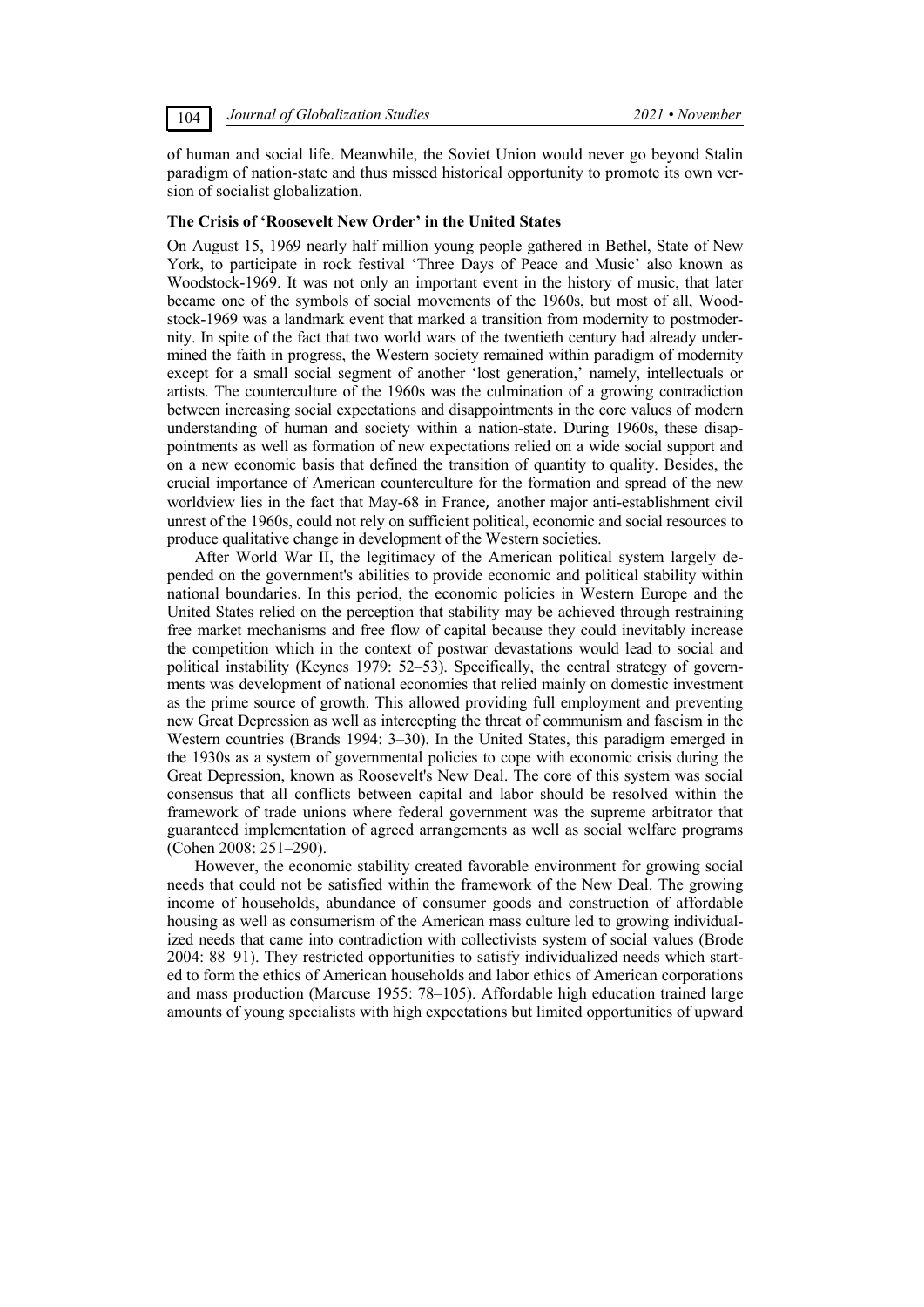mobility that could not be provided by national economy (Marcuse 2005: 76–86). Social pressure to comply with idealized image of an American household produced disappointments towards family institution and undermined traditional distribution of gender-related social roles (May 2005: 384–394). Besides, national economy and political system could not meet the growing pressure of demands from social/racial minorities who were excluded from post-war prosperity (Theonald 1963: 22–24).

The government's failure to satisfy the growing needs led to increasing frustration and created social basis for the protest movements. The first signs of economic recession became evident during the 1960s that marked the depletion of internal sources of growth and the started gradual decline of the postwar national prosperity. Simultaneously, the 1960s demonstrated increasing social criticism of the American way of life as well as claims to reconsider the generally accepted norms and values in favor of more individualized forms of social life. American society started describing itself in a selfcriticizing manner as 'hedonistic,' 'conformist' or 'materialistic' (Fromm 2010: 78–208). The government's failed attempts to integrate new social sentiments into existing political and economic framework without radical changes produced an opposite outcome of widening countercultural protest movement and spontaneous diversification of claims towards the mainstream society (Roszak 1969).

The American authorities believed that the major reason for conflicts in society lies in economy. The guiding principle of the postwar American leaders' policies was that provision of equal access to economic benefits for ethnic/racial minorities would decrease social tensions and lead to the assimilation ensuring cultural homogeneity of the nation. To this end, the programs of economic and social development during the 1950–1960s tried to adapt basic principles of the New Deal to new realities and provide equal rights or social welfare to discriminated minorities and thus integrate them into the mainstream society in exchange for their political loyalty. For instance, Civil Rights Act (1964) or Economic Opportunity Act (1964) as a part of John F. Kennedy's 'New Frontier', or 'War on Poverty' as a part of Lyndon B. Johnson's 'Great Society' all tried to use government spending to increase welfare programs and reduce economic inequality as well as ensure equal rights for minorities on the legislative level (Madden 1966: 57–58).

However, the more American economy sank further into recession the harder it was to process social contradictions within the New Deal's tripartite consensus between capital, labor, and government. Numerous attempts to adapt the New Deal legacy to new realities had a negative impact on economy and increased inflation. In particular, as consumer prices rose, the trade unions demanded to increase wages. In response to that, the industrial capital increased consumer prices to compensate wages costs. The actions of both parties had eventually led to rising inflation but allowed preserving certain balance between workers' standard of living and large corporations' profits. However, such a state of affairs put financial capital in disadvantaged position because inflation decreased the value of money. As a result, the investments in American economy slowed down and this led to further recession. Industrial and financial capital became interested in weakening the trade unions' influence in order to regain control over employment as a powerful tool to determine government policies (Kalecki 1943: 322–331). Besides, the recession produced a growing inequality among American workers that undermined their class solidarity and forced to move away from traditional understanding of class as a political and economic entity to a more cultural perception (Storch 2013: 128–173).

The countercultural movement offered an opposite way to solve the crisis of national economy. Instead of integration into the New Deal framework the counterculture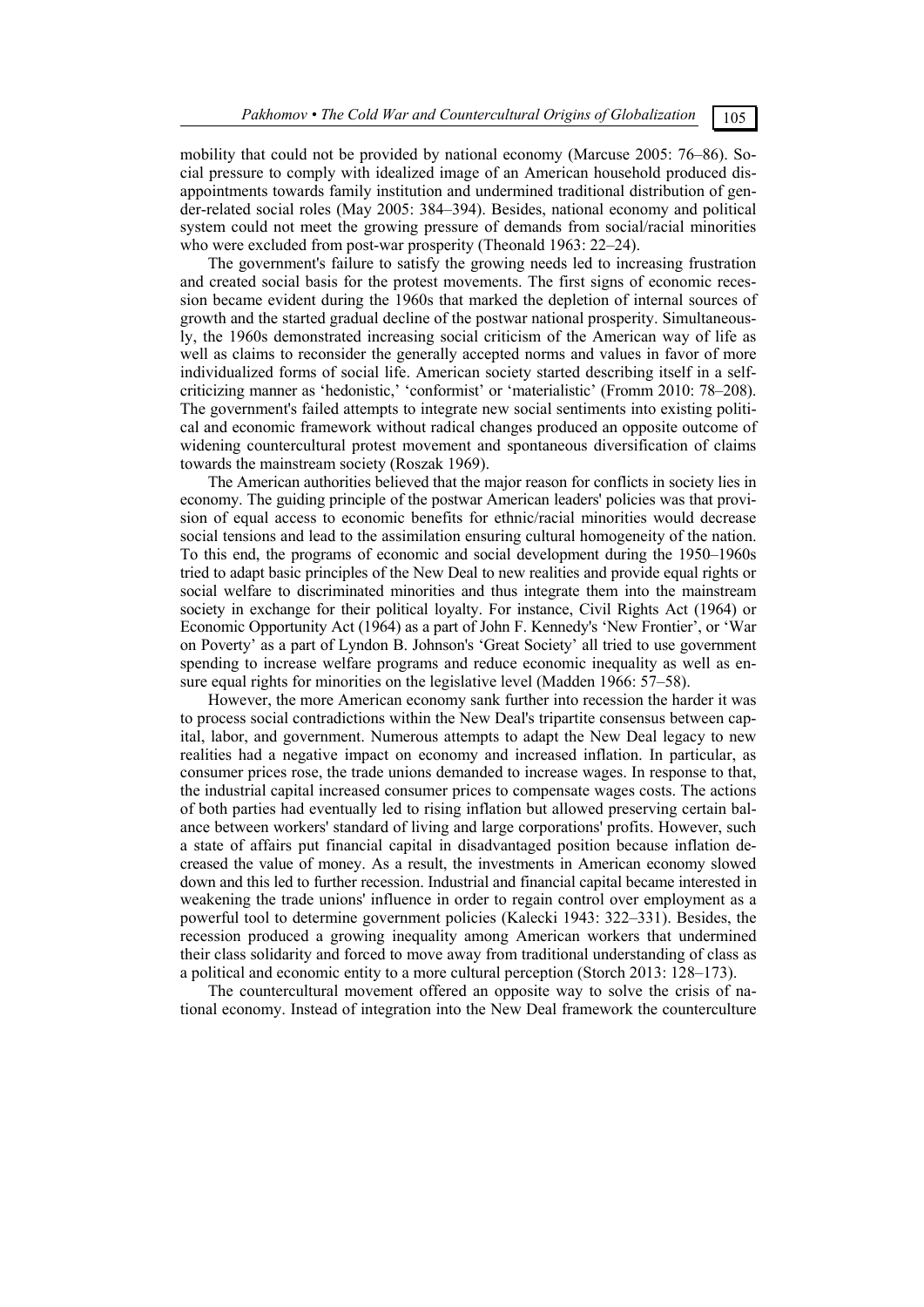encouraged diversification of the growing social needs and expectations without their regulating them in any form. The legitimacy of the1960s counterculture depended on its abilities to mobilize society for mass protest with involvement of as many participants as possible from different social background. The protesters demanded to re-distribute social product not only via government's social welfare programs but also on an ad hoc basis in response to the compensation claims by individuals or social groups from various backgrounds for discrimination and exclusion. The countercultural activists expected to rely on the received compensations as an economic basis and legitimate ideological platform for cultivation of even more individualized and arbitrarily defined needs as well as new compensation claims (Luhmann 1996: 216).

The arbitrary cultivation of social needs and claims obtained theoretical legitimation within the framework of post-modernism. The intellectuals, who actively participated in the 1960s protest movement, rightly pointed out that the main shortcoming of Marxism and structuralism (that had dominant position in social sciences) was ignoring the individual's personality. Particularly, classic Marxism failed to provide a convincing explanation of social contradictions that by the mid-twentieth century could no longer be reduced solely to class and economic antagonisms (Kellner 1984: 301–307). The proponents of structuralism also overlooked the problem of human factor and believed that they could identify universal patterns of individual and collective behavior (Dosse 1997: 343–363). Besides, anthropology lacked the research methodology of ethnic minorities in urban environment that resulted in the transition from the study of 'cultural stuff' to the study of ethnic boundaries constructed in the process of negotiations among individuals (Barth 1998: 15–16). And postmodernism offered a simple solution. If a unified description of society is impossible then it is crucial to include every possible description and observation as equal and provide free circulation of individualized narratives (Barth 1977). Michel Foucault suggested relying on the notion of 'discontinuity' that describes society as a free flow of fragmented objects and narratives (Foucault 1989: 23–85). Richard Rorty noticed that individual personality and not collective is the basis of any society (Rorty 1991: 175–196).

The crisis of the New Deal produced a neoconservative counter-protest against the challenge of counterculture. Unlike the US administrations as well as counterculture activists, the American neocons offered their own solution for the use of growing individualized social needs. Specifically, they were against further expansion of government programs of social welfare and demanded their reduction. They also rejected the claims of the New Left to provide compensations to discriminated minorities to solve economic inequality and exploitation. They suggested taking advantage of growing individualism as a new basis of American capitalism where every worker should adhere to 'traditional' labor ethics of free entrepreneurship instead of social welfare and trade unions. The participants of protest movement, according to neocons, were not innocent victims or fighters for social justice but represented a certain 'new class' that aims at seizing power and destroying the American way of life. To underline the primacy of society over state, one of the main neoconservative thinkers, Norman Podhoretz pointed out that counterculture is directed against the major values of the American middle class such as work, ambitions, discipline, monogamy and family (quoted in Marcus 2004: 139).

The crisis of the New Deal paradigm and contradiction between counterculture and neoconservative counter-protest considerably weakened the abilities of American government to cope with negative tendencies at the domestic and international level. During the 1970s, the US administrations took a number of unsuccessful measures to re-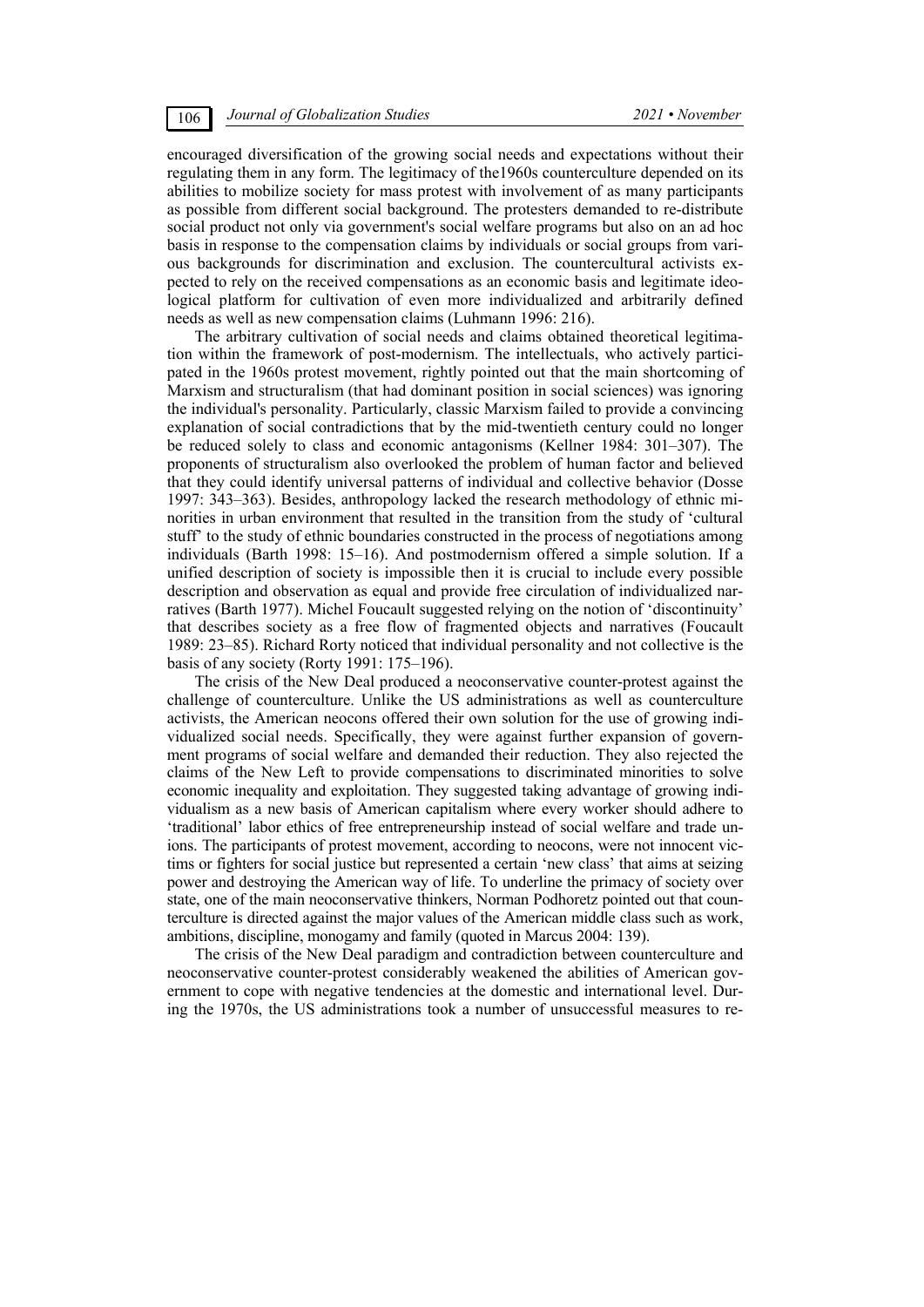consider the postwar policies that had eventually produced even stronger disappointments and alienation in American society (Wolfe 1976: 26–40). For instance, Richard Nixon was one of the first Presidents who tried to use countercultural rhetoric in political struggle proclaiming 'New Majority' as his electoral basis. The new concept was aimed at covering social expectations of American workers as individuals and not as participants of mass production process. However, the Watergate Scandal (1974) and Nixon's resignation as well as the on-going economic recession were not just the failure of consensus with the 1960s challenge but undermined faith in American democracy. Besides, the setbacks of American foreign policy from the Vietnam War (1955–1975), the 1970s energy crisis as well as the Iran hostage crisis (1979–1981) were expression of declining abilities of the American authorities to protect national interests in the international arena. It is noteworthy that one of the symbols of the American weakness during the 1970s was Jimmy Carter's 'malaise speech' performed in the twilight of his Presidency in 1979 where he admitted that no government programs or legislation could fix what was wrong with America as a long as society lacks self-confidence and sense of community.

# **'Reagan's Revolution': The Synthesis of the New Deal and Woodstock**

The Presidency of Ronal Reagan (1981–1989) marked a discovery of successful way to combine the legacy of the 1930s and Roosevelt's New Deal with the 1960s counterculture into a coherent system of political and economic measures that later would lay the basis for the global world order after the collapse of the socialist camp. During the 1970s, the countercultural movement was gradually becoming more fragmented and commercialized (Barlow 2009: 305). At the same time, the neoconservative groups on the opposite, not only could radically reconsider the legacy of the New Deal as well as legacy of classic liberalism prior to the 1930s Great Depression but also unified their ideas into a certain ideological platform that Reagan relied on during his presidency and which he called 'communitarian individualism.' Already during his presidential campaign against Jimmy Carter in the year of 1980, he underlined the necessity to combine individualistic and collectivist sentiments in American society based on specific understanding of American nation and its role in the global world. 'Communitarian individualism' turned American nationalism into a certain postmodernist matrix that was supposed to integrate every possible individual perception of 'America' and 'American dream' depending on its economic efficiency and commercial success (Hechlo 1986: 31–63). In this sense, 'Reaganomics' viewed every citizen of the United States as a free entrepreneur whose patriotism was a manifestation of his/her ability to commercialize the widest possible aspects of social life and make profit on it.

The 'synthesis' of the New Deal and Woodstock into a new paradigm would be impossible without transition from nation-centered approach to globalization. The economic recession of the 1970s also marked the transition to a new economic cycle of petrochemical industries (Komlosy 2019: 70–71) and 'Cybernetic revolution' (Grinin and Grinin 2015: 127) that demanded establishment of a new international division of labor. The Sino-US talks about possible economic cooperation started by Richard Nixon in the early 1970s allowed laying groundwork for the development of global economy that had eventually turned this symbiosis between the United States and China into the core of capitalist globalization. China sought to overcome the crisis caused by the failed socialist modernization during the 1950–1960s. In doing so, China became a peculiar case of reaction of socialist countries, including the Soviet Union, to the deepen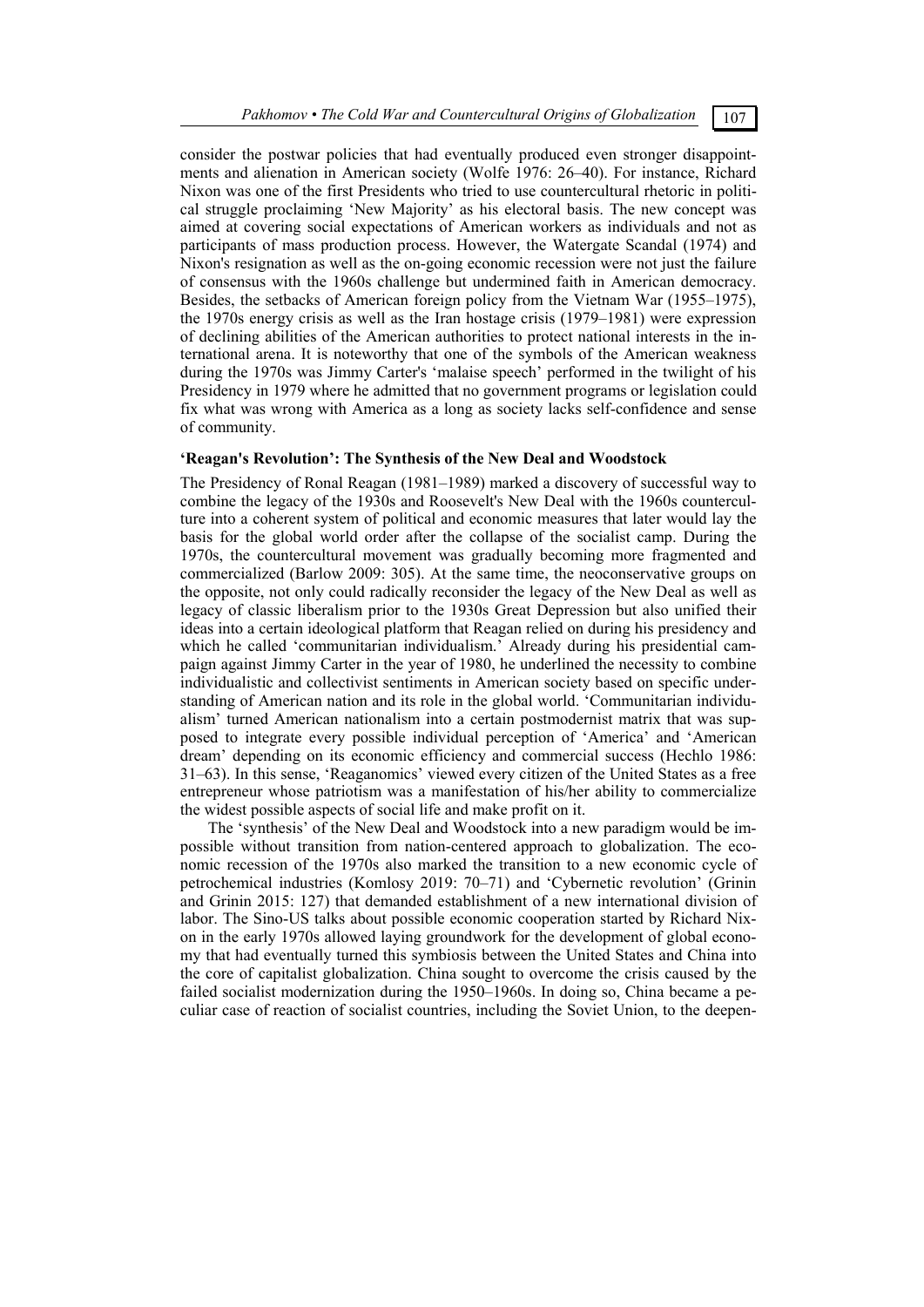ing crisis of postwar national economies through a gradual integration into capitalist system. The United States also searched for the solution to domestic economic recession since the 1960s. The outsourcing of American industries to China allowed weakening capabilities of working class for collective actions. Besides, the overexploitation of Chinese labor made production process more flexible and that permitted to satisfy growing individualized needs of American consumers in post-industrial economy (Madsen 1995: 120–136).

The exploitation of the 1960s counterculture legacy permitted Reagan administration to develop an efficient mechanism to process the growing social discontent and disappointments. Reaganomics encouraged American people to express their individuality in different forms but at the same, the government could interpret the expression of individuality as 'potentially offensive' and discriminatory against other people's individuality, social groups or America as a whole. As a result, the authorities could interpret any public action in either ways that allowed government, for instance, with the help of agencies like Federal Communications Commission (FCC), indirectly impose censorship and control information space. The contradiction between two opposite messages evolved into the so called 'cultural wars' that helped to manipulate the meaning of 'American traditional values' for the benefit of government and big business. It created a win-win situation for Reagan's administration. On one the hand, the government would represent the involvement of wide public in 'cultural wars' and debates as an evidence of efficiency of American democracy. On the other, the growing diversity of political, economic or cultural narratives prevented society from development of unified agenda that decreased dangers of large-scale protest movements against neoliberal policies (Gerson 1996: 224–227).

Raegan nationalism laid emphasis on the importance of individual trajectories of social success. In case of a failed attempt, the national ideology would offer an opportunity for self-improvement, which was a modified version of the search for 'a true self' but this time with a clear criterion of commercial efficiency (Snyder 1995: 164–185). This helped to legitimize the transfer of responsibilities for growing social inequality from society and economic system to individual. For instance, one of the most representative examples of this paradigm was Steve Jobs – one of the symbols of synthesis between the 1960s counterculture and Reagan neo-conservatism of the 1980s, computer technologies with ideas of individual freedom and neoliberal economy. Steve Jobs turned the legacy of digital utopian ideas of New Communalists about personal computing and networking into a commercially successful business project after Apple Inc. introduced its 'most personal computer' Macintosh 128K on mass consumption basis in the year 1984. As famous commercial campaign '1984' demonstrated, the Apple Inc. tried to use information technologies as a tool to augment and empower human intelligence as opposed to the aspirations of military industrial academic complex to replace people with artificial intelligence. Simultaneously, Steve Jobs stood in solidarity with Ronald Reagan stance against unions that he considered un-meritocratic and 'the worst thing that ever happened.' He also was a proponent of outsourcing the production facilities abroad to take advantage of the cheap Chinese labor where Apple factories later became the example of neoliberal dystopia. His efforts have not gone unnoticed when Steve Jobs received the National Medal Technology from Ronald Reagan in 1985.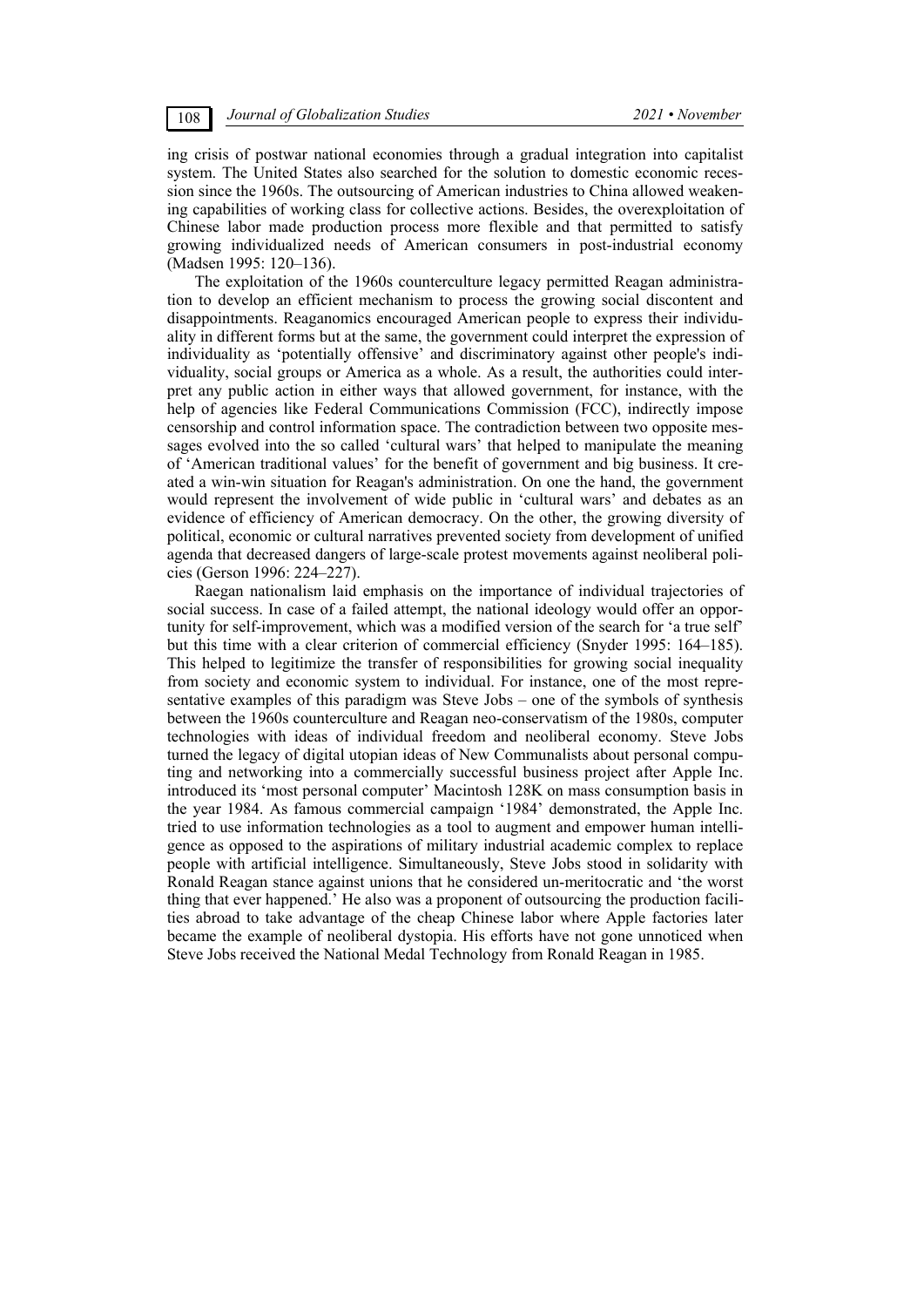### **Crisis of 'Stalin's Modernization' in the Soviet Union**

The role of state in the Soviet society was different than in the United States and this would define how the postwar crisis developed in the USSR. Unlike in the USA, where people started to perceive the presence of government only in the late nineteenth – early twentieth centuries after the introduction of federal income taxes, the Soviet Union relied on the political legacy of the Russian Empire where state traditionally had monopoly on economic coercion, appropriation of national wealth and its centralized distribution. Therefore, in contrast to the United States where the New Deal defined the role of government as a supreme arbitrator in relations between labor and capital, Stalin's modernization continued the Russian tradition that secured a complete dependence of society on state. It means that the crisis of Stalinist model of nation-centered development unfolded not as contradiction between state and society but mostly as contradictions within institutions of state in the form of a split of political and economic integrity.

The Soviet authorities proclaimed growing social needs as the primary evidence of efficiency of the existing economic and political system that legitimized the leading role of the Communist Party. Joseph Stalin in his well-known work 'Economic Problems of Socialism in the USSR' (Stalin 1972 [1951]) spoke about maximum satisfaction of raising material and social requirements of the whole society through 'unbroken process of perfecting production on the basis of higher techniques.' A balanced development of the national economy required from the Soviet leaders to have a clear understanding 'for what purpose the economic development is planned' (*Ibid*.: 41). Therefore, a clear vision of the national objective and proper functioning of the goal-setting mechanism (Borzenko 1963: 34–37) not only for the benefit of working class but for the 'union of classes in socialist society' within Soviet state became a new ideological platform of the Communist Party's leading role in the construction of 'socialism in one country.' The existence of a single national economic complex allowed regulating the development of social needs and their satisfaction while preserving the self-sufficient status independent from world capitalism.

The exhaustion of domestic resources for national development put the Soviet authorities in a difficult situation when they had to provide further growth of social needs and at the same time impose restrictions on their satisfaction. On the one hand, the nomenklatura depended on the ability of the Communist Party to preserve its leading role that helped them to secure their privileged status. On the other hand, the legitimacy of the Communist Party required fulfilling social obligations as an important evidence of its efficient role. However, Yury Yaremenko (the Director of the USSR Institute of Economic Forecasting) noted that starting from at least the 1960s the Soviet national economy faced the problem of exhausted internal resources of growth. Mass urbanization and migration from rural areas created work force shortage threatening a proper functioning of national economic complex. As a solution, the Soviet authorities started imposing restriction on social mobility to preserve sufficient number of people for unqualified work. As a result, the consumption level depended on the individual's position in social hierarchy. The growing unequal access to public goods and services came into conflict with its collective production by the national economic complex as well as with official declarations of national solidarity in 'the socialist state of the whole nation' (Yaremenko 1998).

The socialist globalization could potentially solve the problem of national growth limits. During the postwar years, the Soviet Union had better starting positions among the countries that had just gained independence. The Stalinist model of modernization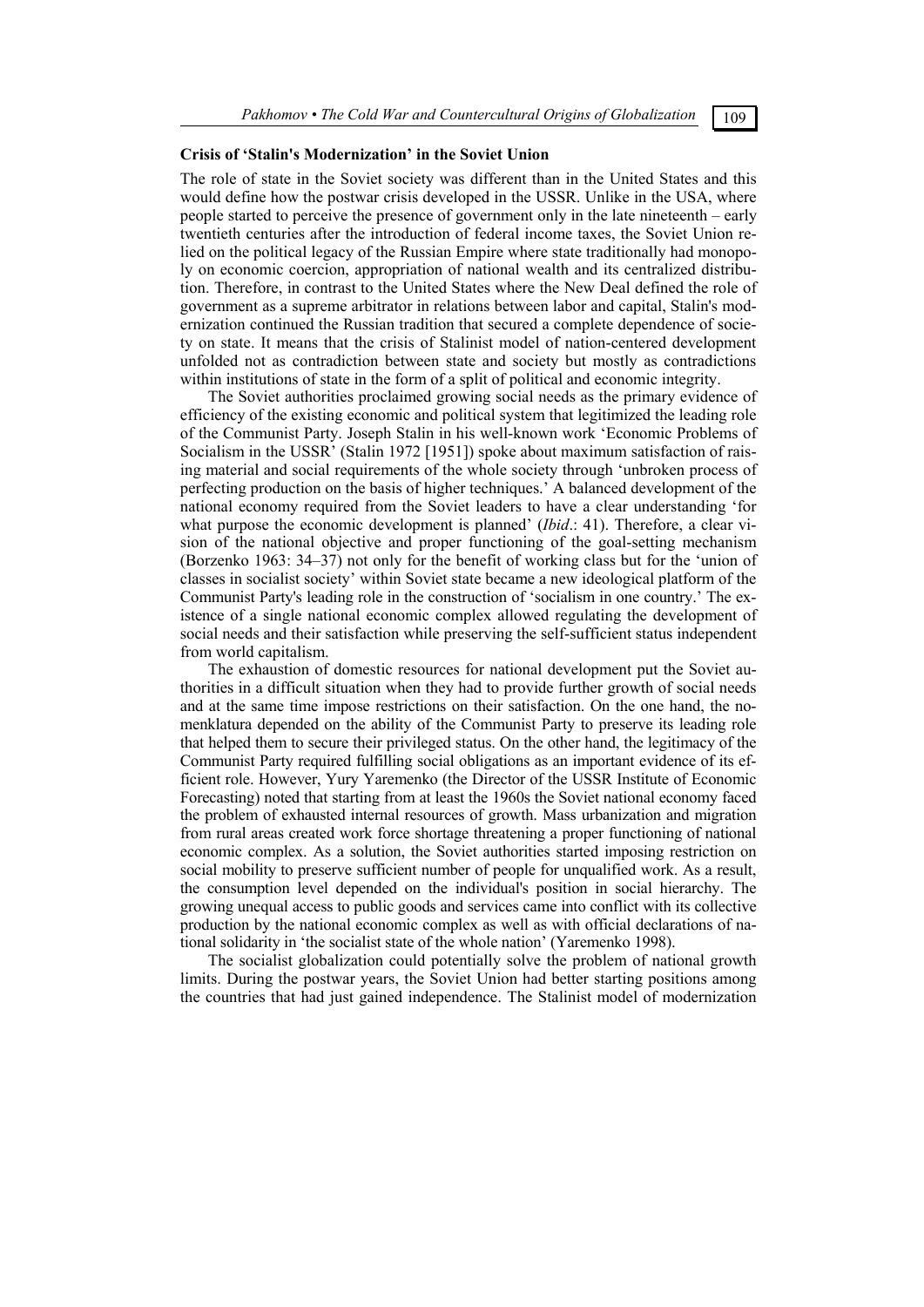of national economy allowed constructing an independent and self-sustained economic basis that did not need to attract foreign investments. In order to confirm 'the national principle' of socialist foreign policy, in his speech at the  $19<sup>th</sup>$  Congress of the Communist Party Stalin contrasted the Soviet commitment to the principles of national independence and national sovereignty to the bourgeoisie's intentions to 'betray the rights and independence of their nations for dollars.' For instance, Moscow international economic conference  $(3<sup>rd</sup> -12<sup>th</sup>$  April 1952) was one of the first practical measures to lay basis for the socialist international economic system and socialist currency union. Probably the largest opportunity was the economic union between the Soviet Union and China that could have become the core of socialist globalization. The USSR could provide PRC with necessary industrial infrastructure that could allow releasing domestic work force necessary for transition to post-industrial economy.

However, the Soviet leaders failed to move beyond the nation-centric paradigm and thus missed historical opportunity to promote socialist globalization. Stalin's model of national modernization and foreign policy suffered from internal contradictions because independent and self-sustained economic basis hindered the attempts to develop effective regulating mechanisms of international socialist solidarity. The promise of national sovereignty provided only a short-term advantage to the Soviet Union while in the long run it was unclear how to harmonize national interests within socialist camp when the threat of negative sanctions was one of the few remaining options. During the post-Stalin period, the intensified political struggle in the Soviet Union encouraged the nomenklatura to disproportionately weaken demands of international socialist solidarity in favor of the national sovereignty. The success in internal struggle depended on ability to gather as many supporters as possible and at the earliest time possible. Eventually, Nikita Khrushchev, the First Secretary of the Communist Party, managed to attract sufficient amount of supporters both inside and outside the Soviet Union to ensure victory in the struggle for power at the expanse of splitting both the Soviet society and international socialist movement. For instance, at the  $20<sup>th</sup>$  Congress of the Communist Party, Khrushchev proclaimed the diversity of ways of socialism and thus revoked the Soviet Union's status as an international standard of socialist construction. This legitimized the claims of other socialist states' leaders for a larger political autonomy, thus hindering further development of a proper system of international labor division. Besides, the criticism of Stalin reign would split the international socialist movement and considerably exacerbated the Soviet positions in Asia because 'De-Stalinization' in the Soviet Union could have easily turned into 'De-Maoization' in China (Kuzmin 1978: 143–147).

In response to the failed 'socialist globalization,' the Soviet leaders preferred to initiate integration into global capitalism. Already Joseph Stalin in the early 1950s assumed a peaceful co-existence of the Soviet-allied socialist states and of the capitalist bloc that marked a transition away from domination of contradiction principles between socialism and capitalism. Later, during Khrushchev (1953–1964) and Brezhnev (1964– 1982) periods, this idea obtained a practical implementation as well as theoretical development in the economic and political treaties between the Soviet Union and capitalist states as well as ideas of convergence between the two systems. Warming of relations was the result of combination of international and domestic factors from both sides. The Soviet Union tried to take advantage of recently discovered oil and gas deposits in Siberia to compensate its lagging behind the West in economy and internal economic problems. The long-term contracts were supposed to ensure the inflow of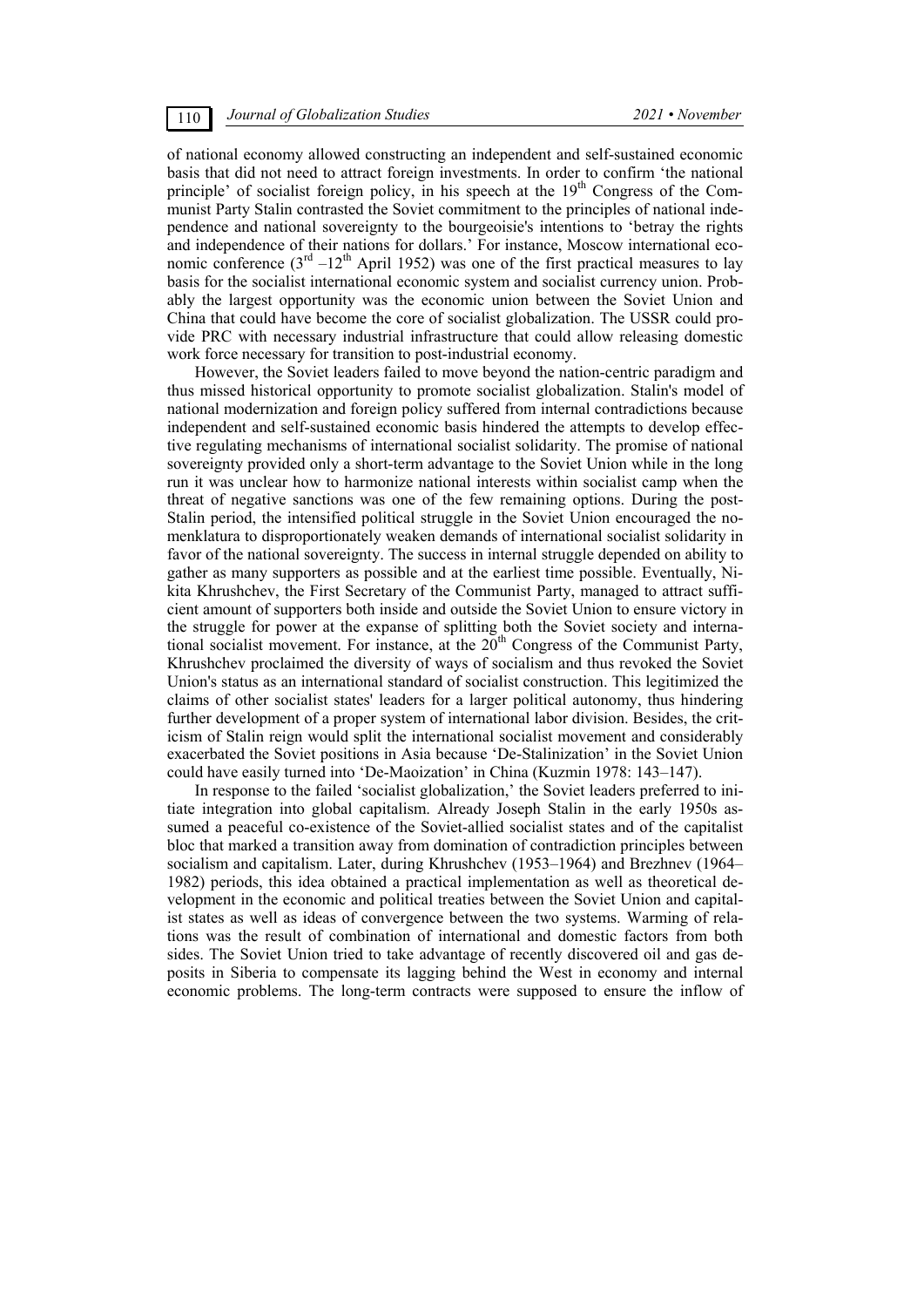foreign currency necessary for purchasing Western technologies and consumption goods.

For instance, such agreements were initiated between the Soviet and Western Germany leaders starting from the late 1960s and embodied into the Treaty of Moscow (1970) and 'Natural Gas Pipeline Deal' (1970) followed by similar agreements with France and Italy. Helsinki Accords (1975) marked not only the economic integration of the Soviet Union into capitalism but also adoption of Western political discourse by taking international obligations of human rights primacy although without intention to implement them in practice but in exchange of agreements in military sphere and guarantees of territorial integrity (Bokarev 2007: 311–374).

In the political dimension, the Soviet leaders focused on maintenance of national status quo between different nomenklatura factions inside the Communist Party at the expense of diminishing domestic resources. In the attempt to respond to Stalin's call about the necessity of material and cultural requirements in planned development of national economy, before the start of the 21<sup>st</sup> Congress, the CPSU initiated the so-called 'all-people's discussions' (*vsenarodnoye obsuzhdeniye*) that were supposed to provide the Soviet authorities with a clear vision of further development of national economy. However, after calculations of all 'requirements' it became evident that the resources available in the Soviet Union were not enough for their satisfaction (Vikentiev 1963: 23). As a result, the Party had to balance between different organizational interests from directors of major factories to sectoral ministers as well as military industrial complex and necessity to fulfill obligations of social welfare. Eventually, various groups of interest had gained more autonomy and could come up with new requirements for allocation of resources in their favor (Yun 2014: 502).

The Communist Party leaders tried to take advantage of the nomenklatura's interest to preserve a privileged status in the Soviet society and to maintain control and discipline over its members. For instance, Mikhail Suslov (the Second Secretary of the Communist Party) in his work 'On further perfection of ideological, political and educational work' (October 16, 1979) set two mutually exclusive goals for the Party officials. On the one hand, he called for self-criticism with respect to red tape and on the other – he required following the established rule and procedures (Suslov 1979: 17, 23). In such a situation, any choice could be equally wrong or right depending on interpretation by the Party's leadership. This allowed arbitrary decisions on possible further sanctions (negative or positive) according to the then-existing situation. In particular, the Central Committee could punish any member of the Party for 'formalism' and represent it as a proof that the Party is a guardian of Soviet people against red tape. At the same time, the accusations in 'voluntarism' in implementation of 'popular initiatives' emphasized the Party's role as a primary duty-bearer of the nomenklatura's interests against the Soviet society.

The nomenklatura, for its part, also tried to maintain the status quo between the Party's controlling functions and its weakening position. Both an excessive strengthening of the CPSU's control function and centralization and its excessive weakening and decentralization equally posed a threat to the nomenklatura's privileged positions in the Soviet society. The leading role of the Communist Party permitted the nomenklatura to secure privileges and monopoly on the distribution of national wealth but at the same time, the CPSU was the major force that could revoke these privileges. For this reason, the nomenklatura sought to find a proper balance between centralization and decentralization that helped to preserve economic and political stability at the expense of declining flexibility and adaptability of the Soviet system. As a rule, most of the economic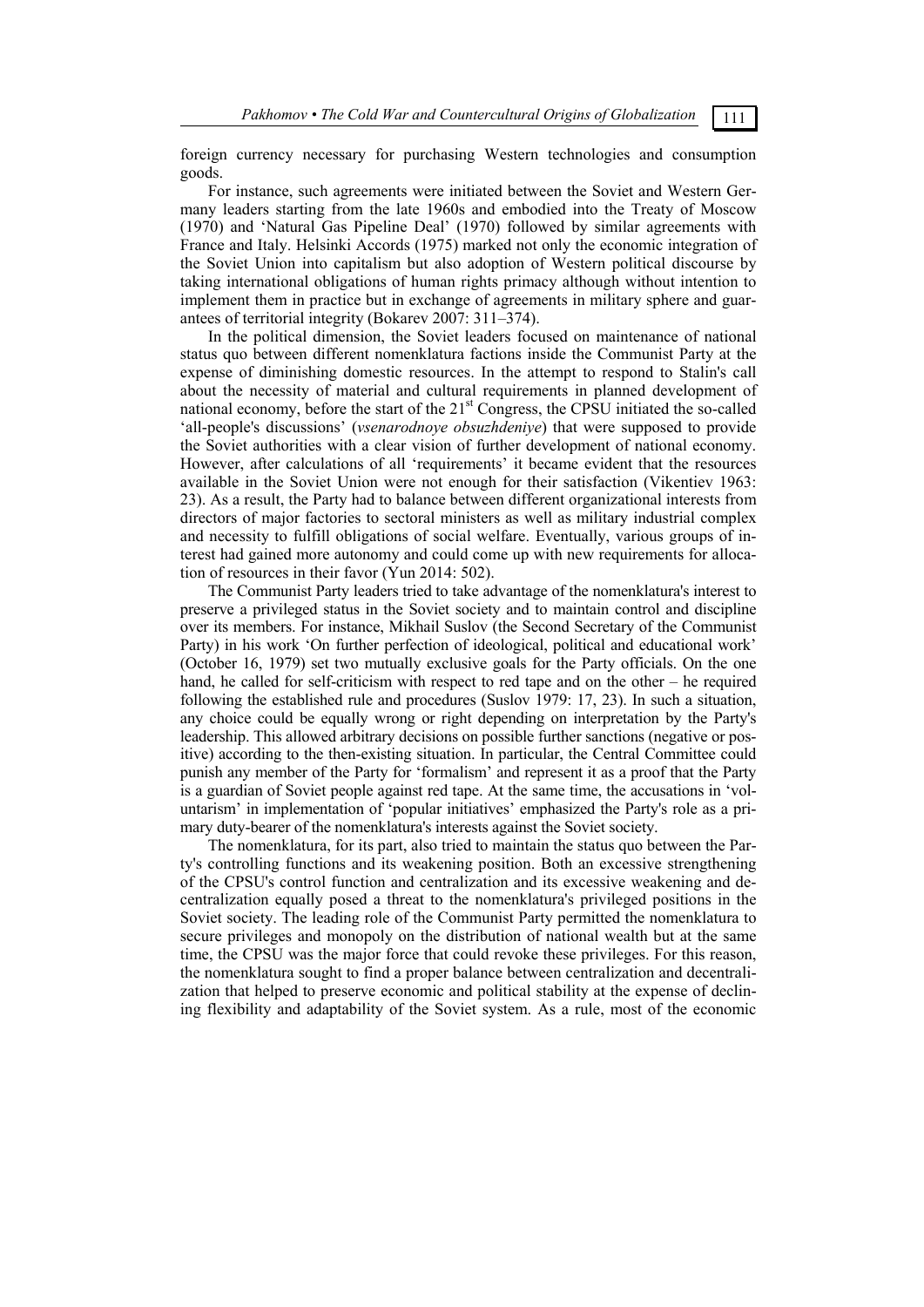reforms expressed one of these positions of the nomenklatrua and their practical implementation immediately activated an opposite reaction compromising all attempts to modify the Soviet system. For instance, the attempts to construct National Automated System for Computation and Information Processing (OGAS) in the 1960–1980s aimed at centralizing decision-making process met resistance on the part of the nomenklatura against an excessive growth of the CPSU control functions (Scrhoeder 1973: 11–38; Fedorenko 1974). The 1965 Soviet economic reform failed for the opposite reasons. The reform sought to institutionalize the growing fragmentation of national economy through partial implementation of market mechanisms (Vorobiev 1992: 103) that again came into conflict with the nomenklatura's interests since commercialization could potentially weaken the Communist Party's privileged status.

The relations between the state and society developed in a similar manner to preserve the existing national status quo. Despite the split in the Soviet society caused by criticism of Stalin's cult of personality at the 20<sup>th</sup> Congress (1956), the Party leaders not only refused to re-consider Khrushchev's 'secret speech' but took a rather ambiguous position that did not prohibit and at the same time did not encourage criticism towards Stalin. This ambiguity allowed the Communist Party to use social polarization to secure its status of a supreme arbitrator and exploit social contradictions to prevent collective actions against the Soviet authorities. Cultural life of the Soviet society developed as a conflict between 'liberal' and 'patriotic' intelligentsia that represented different forms of criticism towards the legacy of Stalin period. Roughly speaking, the first group of intelligentsia with liberal attitudes presented Stalin as an extreme example of violation of human rights. The second group of intelligentsia with patriotic attitudes like the participants of 'village prose' movement underlined the anti-Russian character of Stalin's policy, including collectivization that severely damaged Russian peasantry. The Communist party, depending on the situation and balance of interests among different nomenklatura factions, could not but carry out repressions on their own initiative or based on mutual denunciation by opposite camps of intelligentsia in a way to prevent one of the sides to gain monopoly position in influencing social sentiments of the Soviet people and development of Soviet culture. For instance, the Party could anytime accuse the 'liberals' of the anti-Soviet propaganda or of the attempts to undermine the Soviet state. The 'patriots' could easily be accused of 'idealization of pre-revolutionary Russia' or 'departure from the Marxist class positions.'

### **Perestroika: The Disruption of National Status-Quo**

The vast changes at the international stage destructed national status quo in the Soviet Union. Unlike in the previous period when the nomenklatura could rely mostly on diminishing resources of the Soviet economy, in the mid-1980s situation drastically changed because 'Reaganomics' provided opportunity to rely on resources of newly emerging American capitalist globalization. This weakened the role of the Communist Party as a main guarantor of the nomenklatura's privileged status because from now on the satisfaction of 'growing material and cultural requirements' no longer depended on the exhausted national economy but on the degree of integration into global capitalism. Besides, 'Reagan's revolution' also disrupted the international status quo between the United States and Soviet Union. During the post-war period, the competition between two superpowers was not aimed at mutual destruction but at preserving the international balance when both sides tried to take advantage of domestic contradictions or foreign policy setbacks to improve negotiating positions. In this sense, the increasing energy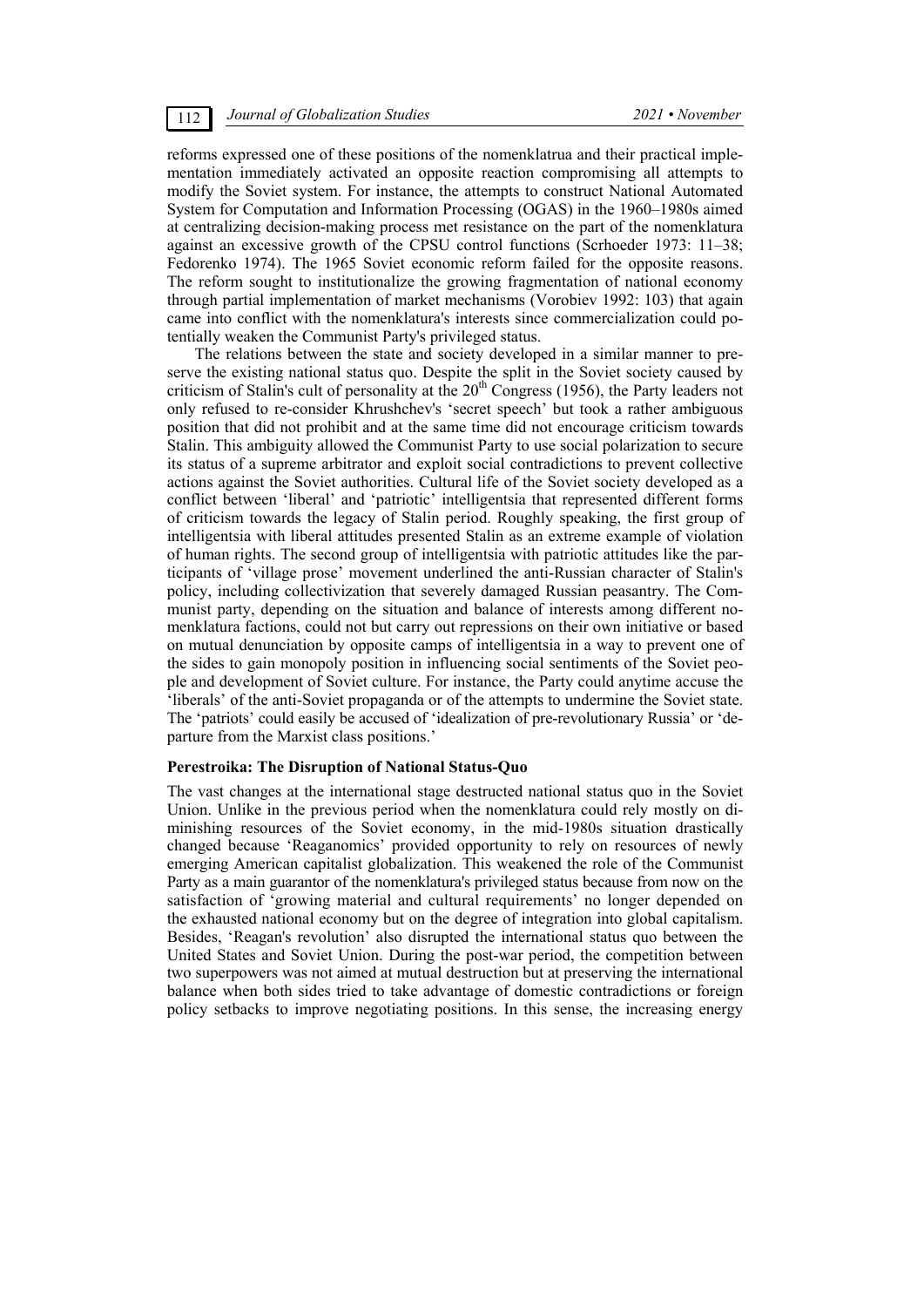export in the Soviet economy and growing dependence of the USSR on international loans from capitalist countries at least since the 1960s, did not yet imply the requirements of political change in the Soviet Union. However, starting from Reagan Presidency in the early 1980s, the logic of globalization demanded not just weakening of the Soviet Union in an attempt to improve negotiating positions but the integration of the Soviet economy, as a whole or in parts, into the capitalist system.

The disruption of national status quo exacerbated struggle between various factions of the nomenklatura to ensure better conditions in global capitalism. Commercialization of Soviet life and information campaigns during Perestroika developed in a way to underline that processes occurring in the USSR were a part of Reaganomics where struggle of the nomenklatura against the 'totalitarian' past was a special case of return to the mainstream of the world civilization leading to the American dream. The nomenklatura was generally interested in developing a proper ideological platform that would not only exploit the internal contradictions of the Soviet society but also more importantly would appeal to the audience in the United States and Western Europe. As Leonid Grinin rightly points out, giving away national sovereignty occurred on a completely voluntary basis in exchange for real advantages of capitalist globalization (Grinin 2012: 8–13) To this end, various factions of the nomenklatura had to compete each other to give a tangible proof of their commitment to 'universal human values' to negotiate for better positions and legitimize their place in global capitalism. The Soviet nomenklatura needed only several years of Perestroika (1987–1991) to make a short move from active involvement of dissident activists in political struggle to declaration themselves as true dissidents with 'liberal' or 'patriotic' attitudes who had eventually defeated the 'Evil Empire.'

# **The New World Order: From Dawn till Dusk**

President George H. W. Bush in his famous speech on January 17, 1991 proclaimed the advent of the 'New world order.' Although the speech concerned the start of airstrikes against Iraq during the Gulf War (1990–1991), it had a much deeper meaning and wider implications. After the collapse of the Soviet Union and socialist camp in 1991, the United States became the only dominant power that could set international rules both on regional and on the global levels within unipolar world and as Bello Taiwo notes, expand American globalization agenda beyond its shores (Taiwo 2017: 30). The status of the only superpower was a result of efficient reforming of political, economic and cultural aspects of American society in response to the crisis of modern vision on the human dimension between the late 1940s and early 1990s.

The social turmoil of the 1960s was one of the signs of self-negation of modernist vision of human life and society on a mass scale. Both the United States and Soviet Union in capitalist and socialist forms shared the similar illusion that the solution to social problems lies in industrial development with mass production of standardized goods, rationalized localization of social classes within production system under control of centralizing and unifying institutions. As Zygmunt Bauman puts it, modernity was preoccupied with 'orderly, manageable society, to make human affairs regular and amenable to planning and control' (Bauman 2000: 110–112). Although the horrors of WWI (1914–1918) and WWII (1939–1945) cooled down the illusions in progress, the development of computer technologies and the economic boom during the post-WWII era restored, even for a little while, the faith in modernity. Paradoxically, it was a successful modernist developmental paradigm during the post-war years that produced social movements of the 1960s and broke these illusions.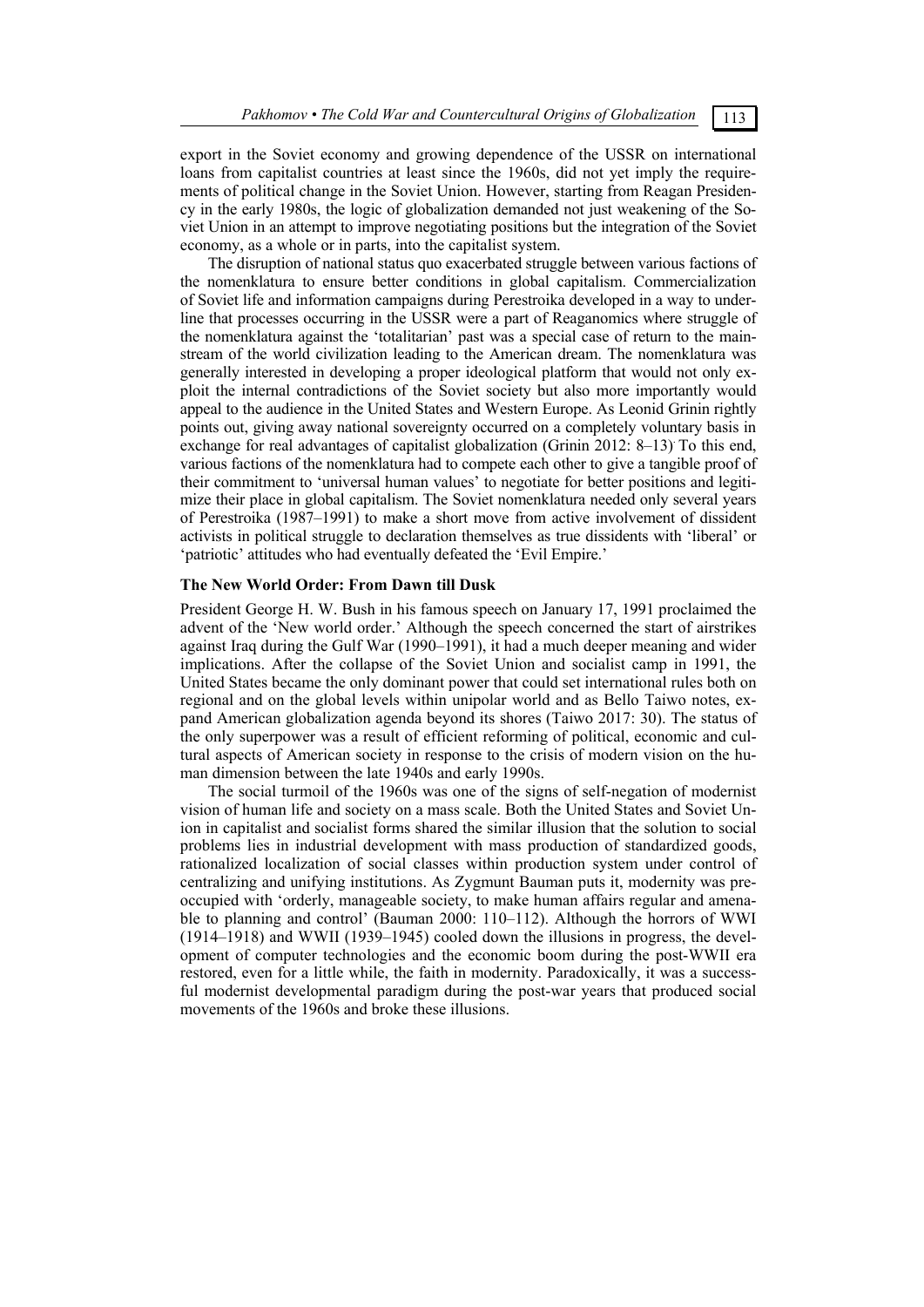For instance, in the United States the economic growth of the post-war period sharpened the contradiction between collective production and individual consumption that could not be resolved within the then-existing framework of national economy. Economic prosperity cultivated diverse individualized expectations that came in contradiction with social morale as it failed to establish meaningful interconnections between personal and collective identities. In the Soviet Union the centrally organized socialist modernization state succeeded in mobilization of broad masses into political process that produced misbalance between increasing social expectations and opportunities to satisfy them within existing economic and political framework that in turn posed a threat to legitimacy of the Communist Party and integrity of the USSR.

The formation of global capitalism strengthened economic interdependence but sharpened political contradictions. Single capitalist economic basis and absence of major deterrents represented by the socialist alternative gradually allows the global players, especially the United States, to comply with norms of international order as well as social obligations in every nation-state. This marks a transition from international law to the law of the strongest that defined realities of the world politics since the 1990s. On the one hand, the growing international political instability and declining trust towards global institutions no longer pose a threat to existing world order because it is impossible to break alliances in favor of the opposite camp. On the other hand, the hierarchical organization of global capitalist system where national economies occupy unequal positions in the global labor division, forces national governments to find ways to more and more exploit economic potential of their populations and take increasingly aggressive forms of international competition.

The dependence of national economies on international markets allows the United States to influence domestic and foreign policies of other nations. The integration of major ex-socialist countries such as China and Russia into global capitalism developed in the way to secure mechanisms of neutralization of their national sovereignty. Thus, China fulfilled its obligations before foreign investors to destroy political autonomy of urban trade unions and rural collective farms to secure provision of disciplined work force for Western companies that culminated in Tiananmen Square protests (1989) (Zhun 2013). In return, the United States accused China of human rights violation and thus legitimized imposing of international sanctions against the PRC while the latter had to accept this state of affairs because the national economic development had already become depended on foreign investments and access to foreign markets. The similar mechanism was applied to Russia. The competition between the nomenklatura factions to ensure better positions in global capitalism required implementation of mass privatization and deregulation during the 1990s in the shortest possible time that had eventually put the post-Soviet elites in a deadlock. On the one hand, the mass privatization produced a high degree of social inequality that made it impossible to legitimize its results inside the country. On the other, privatization had been marred with numerous violations and cases of criminal behavior that gave American and European authorities freedom to make arbitrary decisions about possible sanctions against the Russian oligarchs who just like their Chinese 'colleagues' had to accept it because of national economy dependence on energy export (Mccauley 2013: 31–87).

Neoliberal capitalism, being an external projection of Reaganomics, permits to involve new markets in the global economy but at the same time secures its internal logic.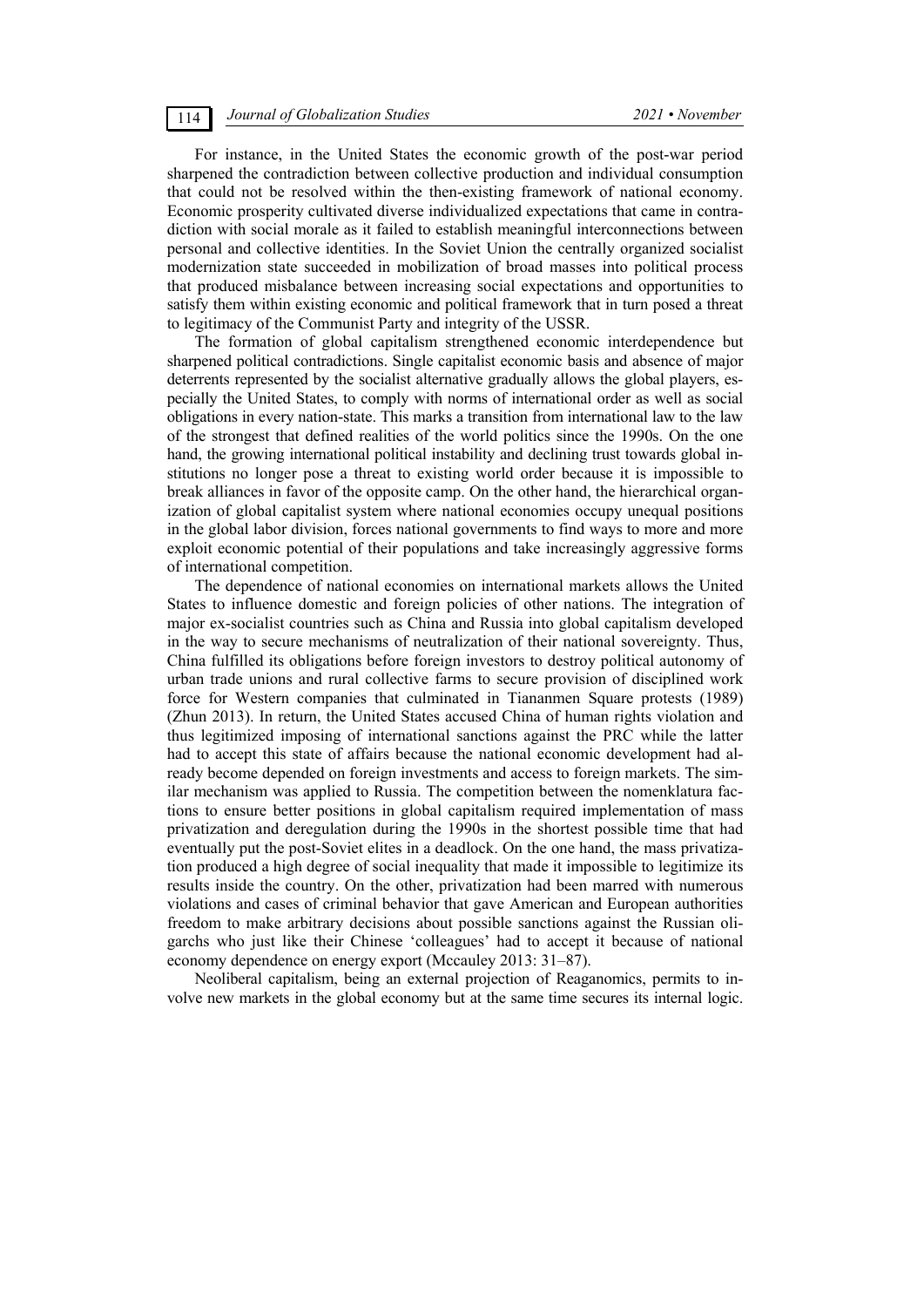With growing discontent with the American foreign policy at least since the late 1990s, there have appeared claims to move from unipolar to multipolar world order. This may indicate the United States' declining ability to define global agenda but at the same time, the idea of multi-polarity allows neoliberal capitalism to gain stronger and more diversified foothold to adapt to regional and local conditions. For instance, the growing claims to a right to become another center of global neoliberal order varied from Munich speech of Vladimir Putin (2007), BRICS formation (2009), and Chinese Belt and Road Initiative (2013) (Li 2019: 31) with new global financial centers (Zhao and others 2013) to promise that neoliberal globalization with the 'Chinese characteristics' can bring social justice and efficiency (Long and Ping 2012). In doing so, the numerous calls to move from Pax Americana to 'cosmopolitan civil society' (Beck 2003: 15–29; 2006: 133) or growing interests towards non-Western theories of international relations are attempts to provide a scientific basis for the widest possible involvement in development and promotion of global capitalism (Buzan and Acharya 2010; Qin 2008: 13–23; Zhao 2009: 1–5).

However, the slowdown in the world economy revealed limitations of economic, political as well as intellectual capacities of neoliberalism. At least since the financial crisis of 2007–2008, it became evident that global neoliberal capitalism has reached its limits of growth in a similar manner as the post-war economies during the 1950s–1960s and now it is the time for the neoliberal paradigm to radically reconsider its foundations. However, the main advantage of neoliberalism that helps to preserve internal logic during external expansion and diversification appears to be its main disadvantage. It forces neoliberal capitalism to ensure continuation of 'normal' operations despite the exhaustion of internal resources for growth. The neoliberal mindset on commercialization of as many spheres of life as possible leads to more arbitrary cultivation of new social needs (national, ethnic, racial or religious), expectations and claims to get included into global agenda come into conflict with the absence of sufficient economic resources for their satisfaction. The declining ability of the United States and of national and global economies in general to meet these growing requirements exacerbates international competition. The success in this competition depends on readiness to violate international norms and on the abilities to adopt increasingly aggressive neoliberal policies on global, regional or national level. In this sense, 'the New World Order' declared by President George H. W. Bush in 1991 has finally reached the greatest forms of development and turned into 'the New World Order of the Strongest' in the war of all against all.

Ironically, the crisis of the neoliberal paradigm and disintegration of global capitalism in the 2010s develops as a return to exactly what it fought against during the period of its formation in the 1960s, namely, to neglecting and simplification of human factor. The mainstream culture around the world pressures individuals to discover, develop and commercialize new aspects of their personality without having clear understanding of its internal logic and interrelation between growing individualized identities on local, national or global levels. In response to the growing inability to give an adequate assessment to human factor in all it diversity as well as its social, economic and political implications forces the neoliberal paradigm to rely on technologies of social control. For instance, the on-going artificial intelligence hype shares similar illusion of the 1940s–1950s that computer technologies can substitute human and control diversity of human life with the help of big data algorithms. The countercultural movement was the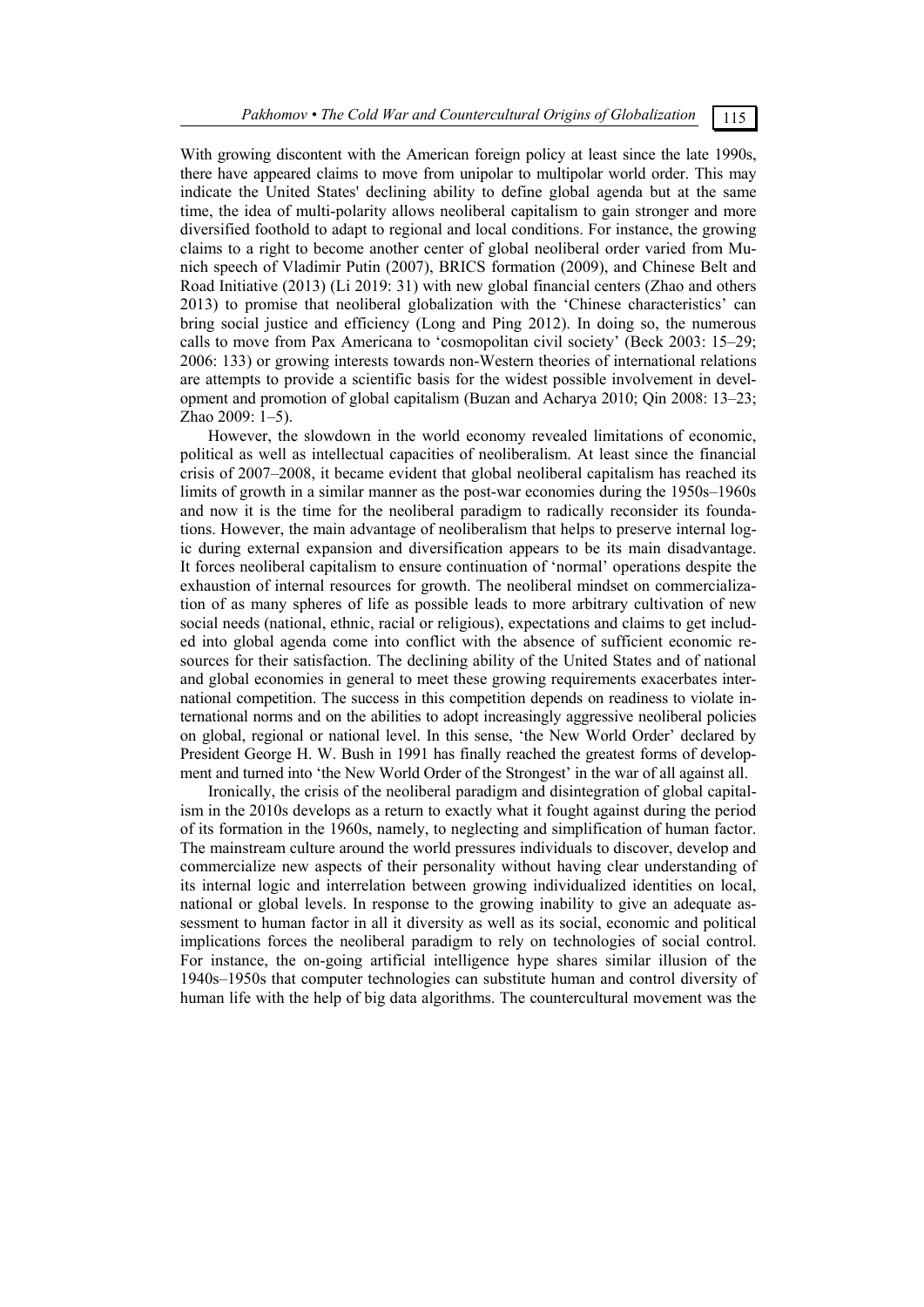reaction against this neglecting of individual personality and managed to develop its own alternative approach to augment human intelligence instead of attempting to control or substitute it with artificial one. The experience of Cold War between the United States and Soviet Union clearly demonstrates that attempts to ignore human dimension or put diversity of social life into the Procrustean bed of externally imposed standards and algorithms may again have disastrous consequences.

# **REFERENCES**

- Barlow, K. 2009. *The Labour Movement in Britain from Thatcher to Blair*. Frankfurt am Mein: Peter Lang.
- Barth, F. 1998. *Ethnic Groups and Boundaries*. In Barth, F. (ed.), *The Social Organization of Culture Difference* (pp. 9–38). Long Grove, IL: Waveland Press.
- Barth, R. 1977. *The Death of the Author*. Transl. by Stephen Heath. New York: Hill and Wang.
- Bauman, Z. 2000. *Liquid Modernity.* Cambridge, MA: Cambridge University Press.
- Beck, U. 2003. *Rooted Cosmopolitanism*: *Emerging from a Rivalry of Distinctions*. In Beck, U., Sznaider, N., and Winter, E. (eds), *Global America? The Cultural Consequences of Globalization* (pp. 15–29). Liverpool*:* Liverpool University Press.
- Beck, U. 2006. *The Cosmopolitan Vision*. Malden, MA: Polity Press.
- Bokarev, Yu. 2007. *The USSR and Development of Post-Industrial Society on the West 1970–1980.* Moscow: Nauka. *Original in Russian* (Бокарев Ю. П. *СССР и становление постиндустриального общества на Западе*. М.: Наука).
- Borzenko, A. 1963. *The Problem of the Objective in Social Development*. Moscow: VPSH i AON. *Original in Russian* (Борзенко, А. В. *Проблема цели в общественном развитии.* М.: ВПШ и АОН).
- Brands, H. W. 1994. *The Devil We Knew*: *Americans and the Cold War*. New York and Oxford: Oxford University Press.
- Brode, D. 2004. *From Walt to Woodstock: How Disney Created the Counterculture*. Austin: University of Texas Press.
- Buzan, B., Acharya, A. 2009. *Non-Western International Relations Theory*: *Perspectives On and Beyond Asia*. Routledge.
- Cohen, L. 2008. *Making a New Deal*: *Industrial Workers in Chicago, 1919–1939.* Cambridge: Cambridge University Press.
- Dosse, F. 1997. *History of Structuralism*: Vol. 1 *The Rising Sign, 1945–1966*. Translated by Deborah Glassman. Minneapolis and London: University of Minnesota Press.
- Foucault, M. 1989. *Archaeology of Knowledge*. Translated by A.M. Sheridan Smith. London and New York: Routledge.
- Fedorenko, N. 1974. *Optimal Functioning System for a Socialist Economy*. Moscow: Progress.
- Fromm, E. 2010. *Sane Society*. London: Routledge.
- Galbraith, J. K. 1998. *The Affluent Society*. Boston and New York: A Mariner Book.
- Gerson, M. 1996. *The Neoconservative Vision*: *From the Cold War to the Culture Wars.* Lanham, Md.: Madison Books.
- Grinin, L. 2012. New Foundations of International System or Why Do State Lose Their Sovereignty in the Age of Globalization? *Journal of Globalization Studies* 3 (1): 3–38.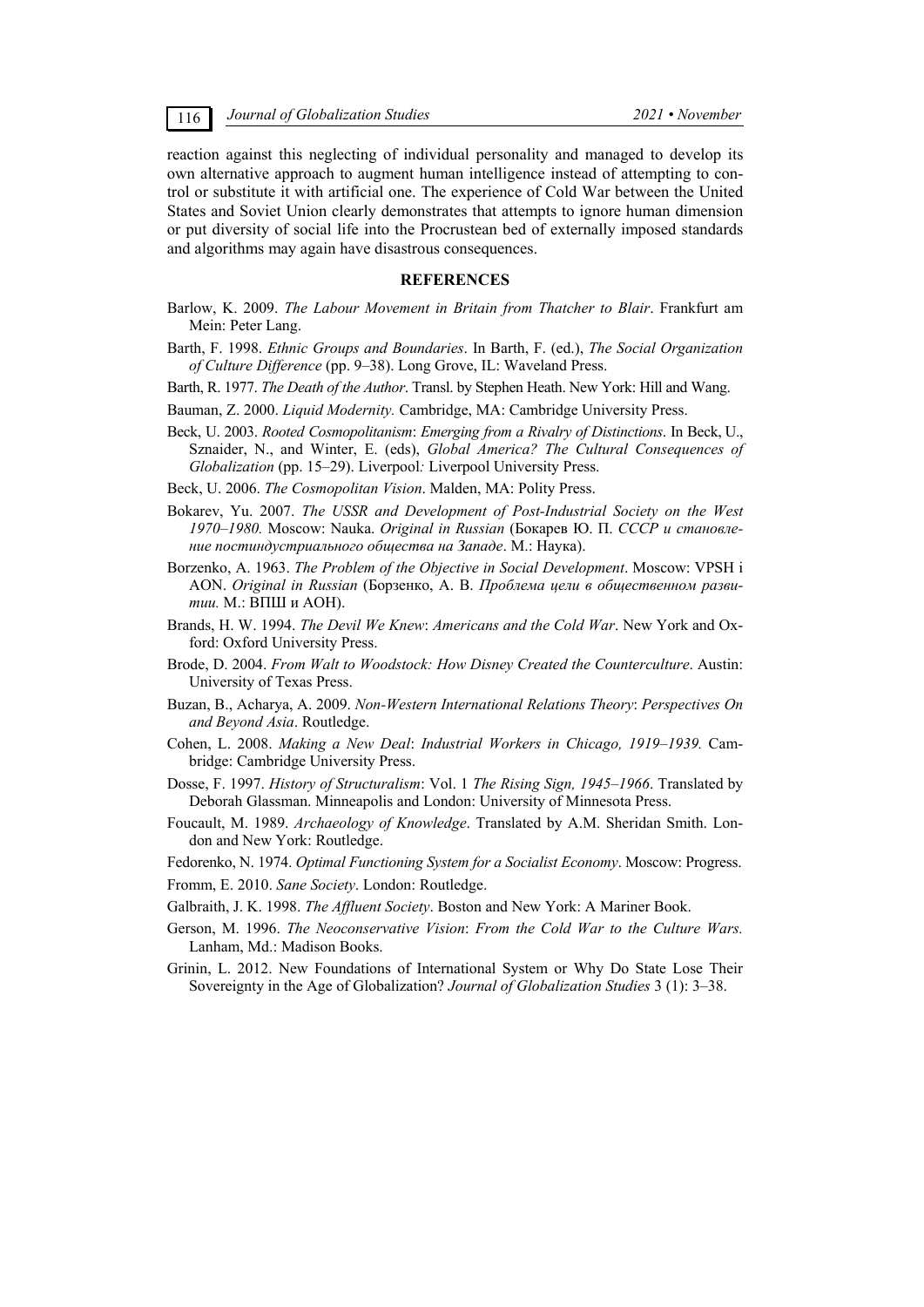- Grinin, L, and Grinin, A. 2015. Global Technological Perspectives in the Light of Cybernetic Revolution and Theory of Long Cycles. *Journal of Globalization Studies* 6 (2): 119–142.
- Hechlo, H. 1986. *Reaganism and the Search for a Public Philosophy.* In Palmer, J. L. (ed.), *Perspectives on the Reagan Years* (pp. 31–64). Washington DC: Urban Institute Press.
- Kalecki, M. 1943. Political Aspects of Full Employment. *The Political Quarterly* 14 (4): 322–331.
- Kellner, D. 1984. *Herbert Marcuse and the Crisis of Marxism*. Berkeley and Los Angeles: University of California Press.
- Keynes, J. M. 1979. The Origins of the Clearing Union, 1940–1942. In Moggridge, D. (ed.), *The Collected Writings of John Maynard Keynes*. Volume XXV. *Post War Activities 1940–1944* (pp.1–144). London and New York: Cambridge University Press.
- Komlosy, A. 2019. Crises, Long Waves and World-System Analysis. *Journal of Globalization Studies* 10 (2): 55–76.
- Kuzmin, V. 1978. *China in Strategy of American Imperialism*. Moscow: Mezhdunarodniye otnosheniya. *Original in Russian* (Кузьмин В. В. *Китай в стратегии американского империализма.* М.: Международные отношения).
- Li Xing. 2019*. Understanding the Multiple Facets of China's 'One Belt One Road' Initiative*. London: Palgrave Macmillan.
- Long, C., and Ping, Y. 2012. China Model in Globalization Process. *Journal of Globalization Studies* 3 (1): 67–78.
- Luhmann, N. 1996. *Protest: Systemtheorie und soziale Bewegungen*. Frankfurt am Main: Suhrkamp.
- Madden, H. C. 1966. *The War over Poverty*. In Everett, R. O. (ed.), *Anti-Poverty Programs* (pp. 45–63). New York: Oceana Publications.
- Madsen, R. 1995. *China and the American Dream*: *A Moral Inquiry.* Berkeley: University of California Press.
- Marcus, D. 2004. *Happy Days and Wonder Years: The Fifties and the Sixties in Contemporary Cultural Politics*. Rutgers University Press.
- Marcuse, H. 1955. *Eros and Civilization*: *Philosophical Inquiry into Freud.* Boston, MA: Beacon Press.
- Marcuse, H. 2005*. The New Left and the 1960s*. In Kellner, D. (ed.), *Collected Papers of Herbert Marcuse.* Vol. 3. London and New York: Routledge.
- May, E. T. 2005. Vision of Family Life in Postwar American. In Jabour, A. (ed.), *Major Problems in the History of American Families and Children (pp. 384–394). Boston:* Houghtron Mifflin Co.
- Mccauley, M. 2013. *Bandits, Gangsters and the Mafia*: *Russia, the Baltic States and the CIS since 1992*. London and New York: Routledge.
- Qin Y. Qing. 2008. *Zhongguo guoji guanxi lilun yanjiu de jinbu yu wenti* [Study of International Relations Theory in China: Progress and Problems]. Shijie jingji yu zhengzhi [World Economics and Politics].
- Rorty, R. 1991. *Objectivity, Relativism, and Truth*, *Philosophical Papers*. Vol. 1. Cambridge: Cambridge University Press.
- Roszak, Th. 1969. *The Making of Counter Culture*: *Reflections on the Technocratic Society and Its Youthfull Opposition*. Garden City. N.Y.: Doubleday.